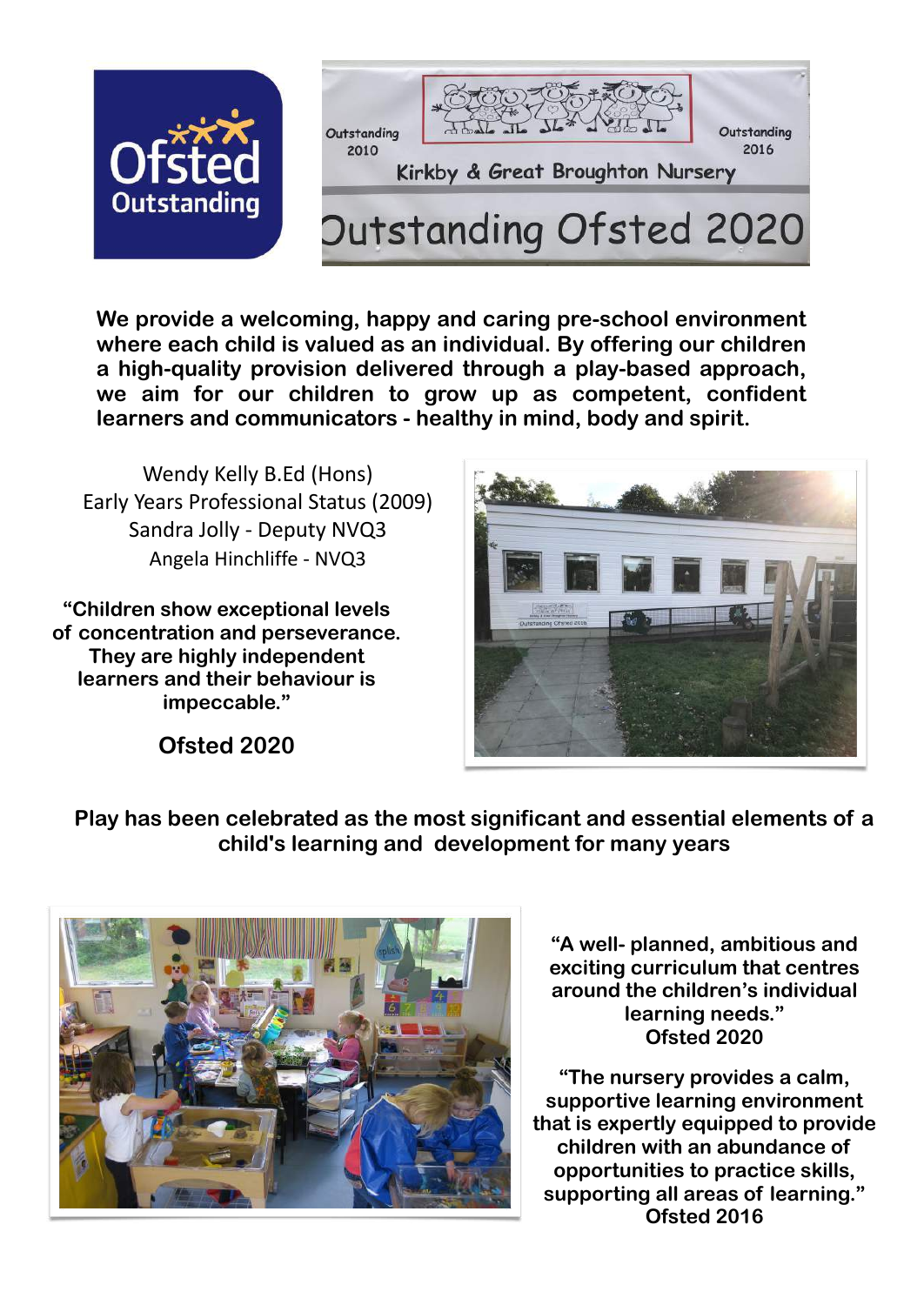## **When playing in our setting children are:**



Engrossed in original, innovative and exciting activities **"Look wiggly worms"**



Exploring what is just beyond their current knowledge

**"Staff have extremely high expectations for all children at the setting." Ofsted 2020**



Co-operating and collaboration with learning partners

**"Children become deeply engaged, develop their ideas and cooperate as they play." Ofsted 2016**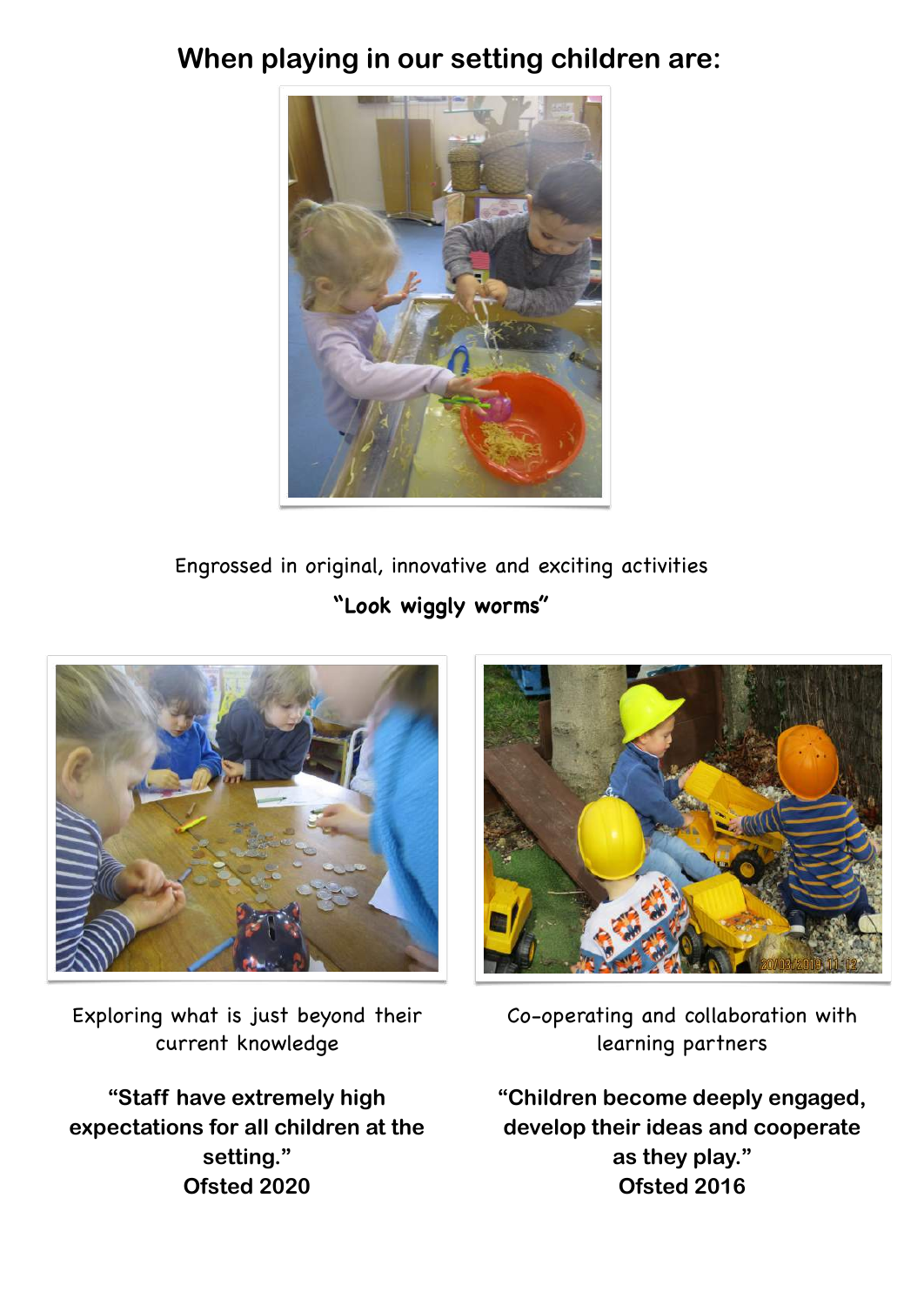## **"An inspirational place to learn" Parent**



Developing physical skills controlling and co-ordinating body movements with purpose.

**"Children are fabulous communicators" Ofsted 2020**

Revisiting, reinforcing and consolidating newly learned skills to build independence

 **"Outdoors children access exciting and challenging resources" Ofsted 2020**





Developing vocabulary and rehearsing language structures using thinking skills for a purpose.

**"Partnership with parents and other professionals are well embedded." Ofsted 2016**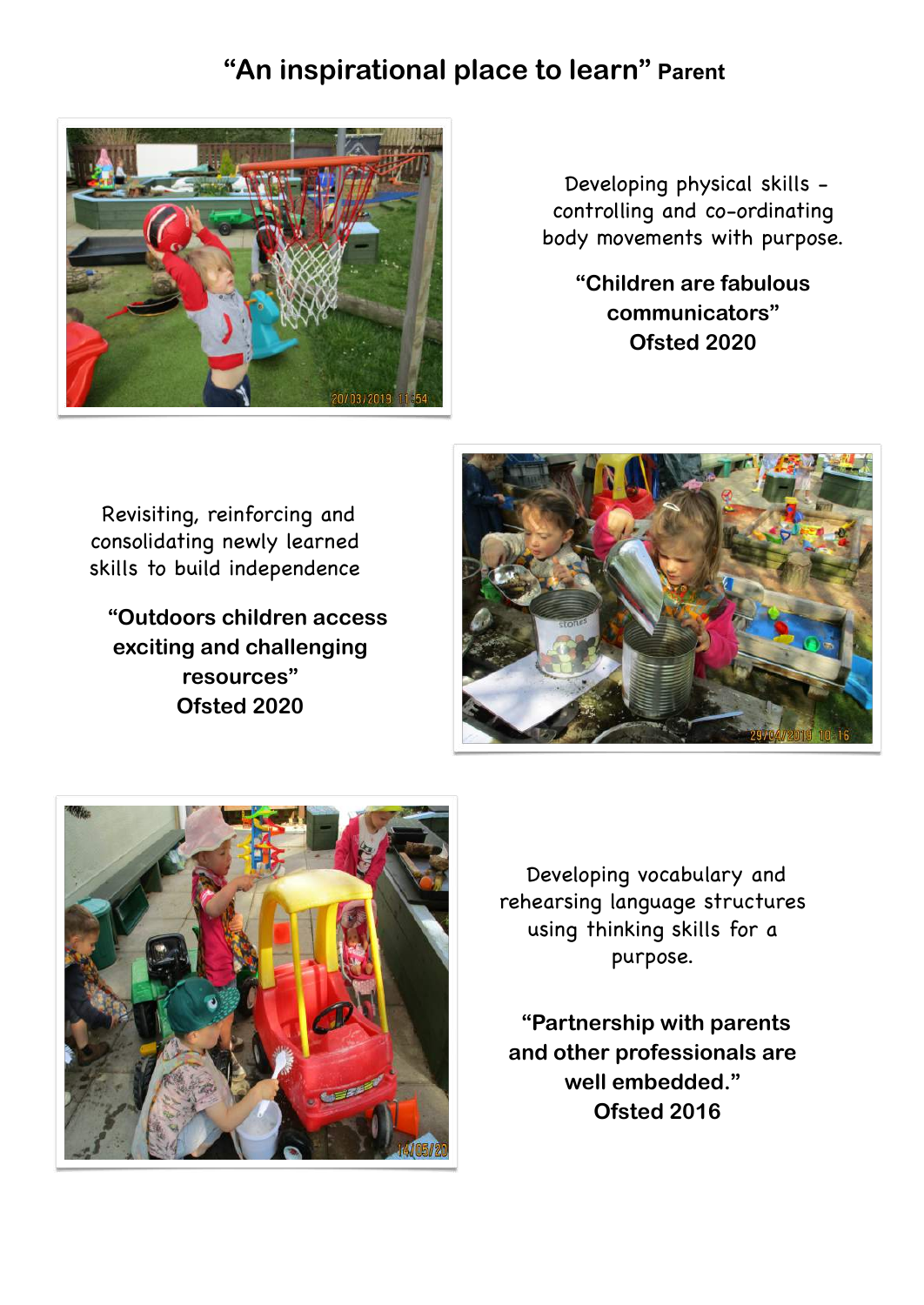## **Highly motivated**

Preparing for life, practising and exploring what they need to be able to do in the future.

**"Supportive, caring and friendly staff."** 

**Parent "Staff build excellent relationships with the whole family" Ofsted 2020**





**"Children proudly and confidently take on tasks which require a level of responsibility" Ofsted 2020**

**"Children have wonderful relationships with the adults who care for them"**

**Ofsted 2020**

**"Recommended by a friend - a friendly place to play and learn!" Parent**